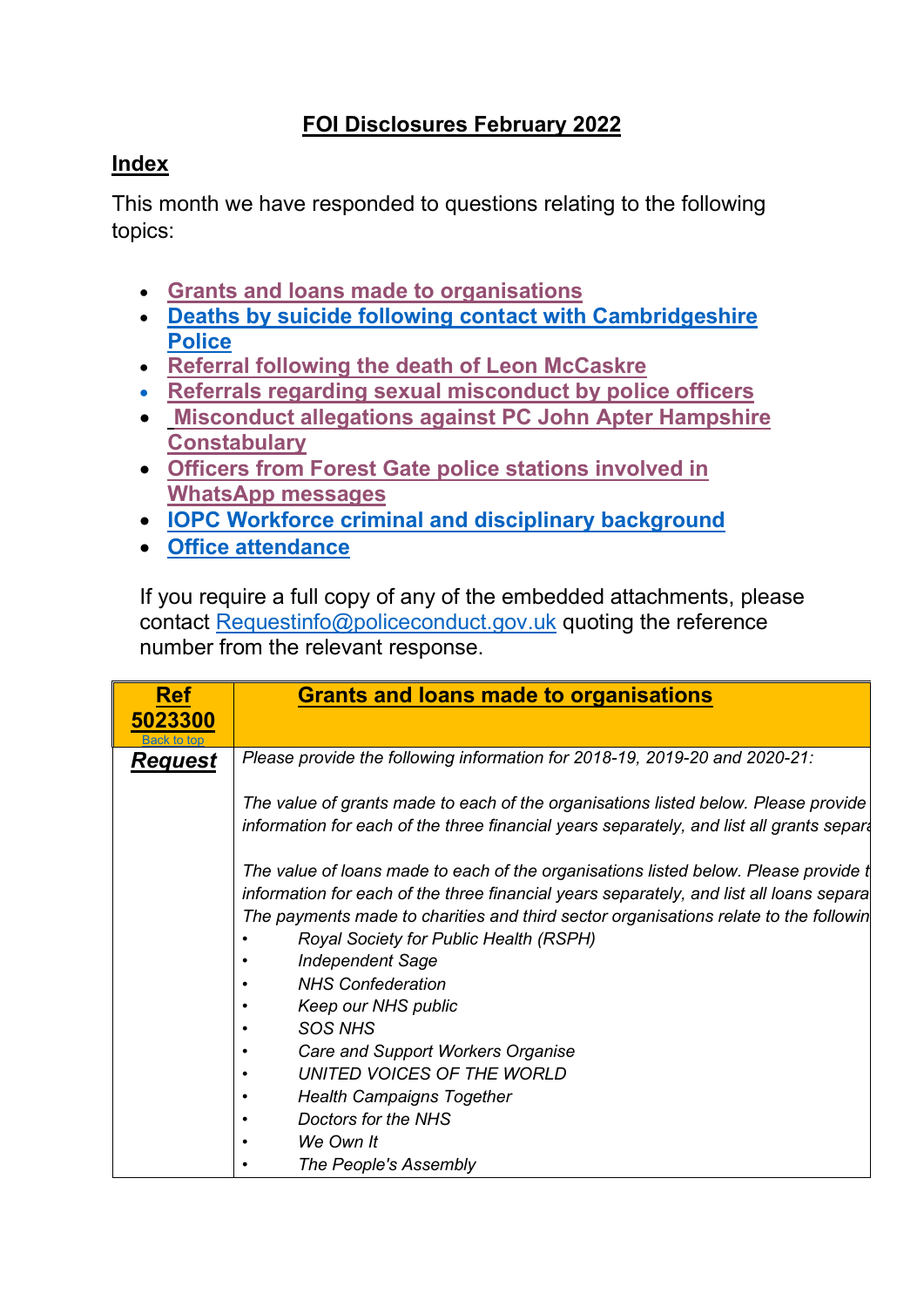<span id="page-1-0"></span>

|                 | <b>Zero Covid Coalition</b>                                                                                                                                                                                                                                                                                                                                                                                                                                                                                                                                                                                             |  |  |
|-----------------|-------------------------------------------------------------------------------------------------------------------------------------------------------------------------------------------------------------------------------------------------------------------------------------------------------------------------------------------------------------------------------------------------------------------------------------------------------------------------------------------------------------------------------------------------------------------------------------------------------------------------|--|--|
|                 | <b>Health Campaign Together</b>                                                                                                                                                                                                                                                                                                                                                                                                                                                                                                                                                                                         |  |  |
|                 | Docs Not Cops                                                                                                                                                                                                                                                                                                                                                                                                                                                                                                                                                                                                           |  |  |
|                 | <b>British Association of Physicians of Indian Origin</b>                                                                                                                                                                                                                                                                                                                                                                                                                                                                                                                                                               |  |  |
|                 | Association of Pakistani Physicians of Northern Europe                                                                                                                                                                                                                                                                                                                                                                                                                                                                                                                                                                  |  |  |
|                 | Royal College of General Practitioners                                                                                                                                                                                                                                                                                                                                                                                                                                                                                                                                                                                  |  |  |
|                 | Royal College of Ophthalmology                                                                                                                                                                                                                                                                                                                                                                                                                                                                                                                                                                                          |  |  |
|                 | Royal College of Psychiatrists                                                                                                                                                                                                                                                                                                                                                                                                                                                                                                                                                                                          |  |  |
|                 | Royal College of Obstetricians and Gynaecologists                                                                                                                                                                                                                                                                                                                                                                                                                                                                                                                                                                       |  |  |
|                 |                                                                                                                                                                                                                                                                                                                                                                                                                                                                                                                                                                                                                         |  |  |
| <b>Response</b> | The value of grants made to each of the organisations listed below. Please<br>provide the information for each of the three financial years separately, and list all<br>grants separately.<br><b>Answer: None</b>                                                                                                                                                                                                                                                                                                                                                                                                       |  |  |
|                 | The value of loans made to each of the organisations listed below. Please<br>provide the information for each of the three financial years separately,<br>and list all loans separately.                                                                                                                                                                                                                                                                                                                                                                                                                                |  |  |
|                 | <b>Answer: None</b>                                                                                                                                                                                                                                                                                                                                                                                                                                                                                                                                                                                                     |  |  |
| <b>Ref</b>      | <b>Deaths by suicide following contact with Cambridgeshire</b>                                                                                                                                                                                                                                                                                                                                                                                                                                                                                                                                                          |  |  |
| 5023230         | <b>Police</b>                                                                                                                                                                                                                                                                                                                                                                                                                                                                                                                                                                                                           |  |  |
|                 |                                                                                                                                                                                                                                                                                                                                                                                                                                                                                                                                                                                                                         |  |  |
| <u>Request</u>  | Figures for Cambridgeshire Police on the number of IOPC independent<br>investigations relating to police contact due to a concern for welfare,<br>where the person died by suicide. If possible could you give me the same<br>information on other similar forces                                                                                                                                                                                                                                                                                                                                                       |  |  |
| <u>Response</u> |                                                                                                                                                                                                                                                                                                                                                                                                                                                                                                                                                                                                                         |  |  |
|                 | The IOPC reports annually, on a financial year basis, deaths during or<br>following police contact. One category of death that is reported on is 'other<br>deaths following police contact'. As noted in our previous correspondence<br>this category is dependent on the death being subject to an independent<br>investigation.                                                                                                                                                                                                                                                                                       |  |  |
|                 | Within this category, the deaths are further grouped based on the reason<br>for contact with the police prior to their death. The categories of contact are<br>grouped between 'concern for welfare' and 'other contact'. The most<br>relevant group for your request is 'concern for welfare'. In these cases the<br>main reason for contact between the police and the deceased is related to<br>a concern for welfare. This could be raised in relation to a number of<br>different themes regarding an individual's safety or wellbeing. The concern<br>may be raised by the person themselves or by a third party. |  |  |
|                 | We also collect data on the classification of the death and the most<br>relevant classification for your request is 'self-inflicted'. The classification of<br>death is based on the information available at the time of reporting.<br>Although we are able to provide figures on the number of deaths that                                                                                                                                                                                                                                                                                                            |  |  |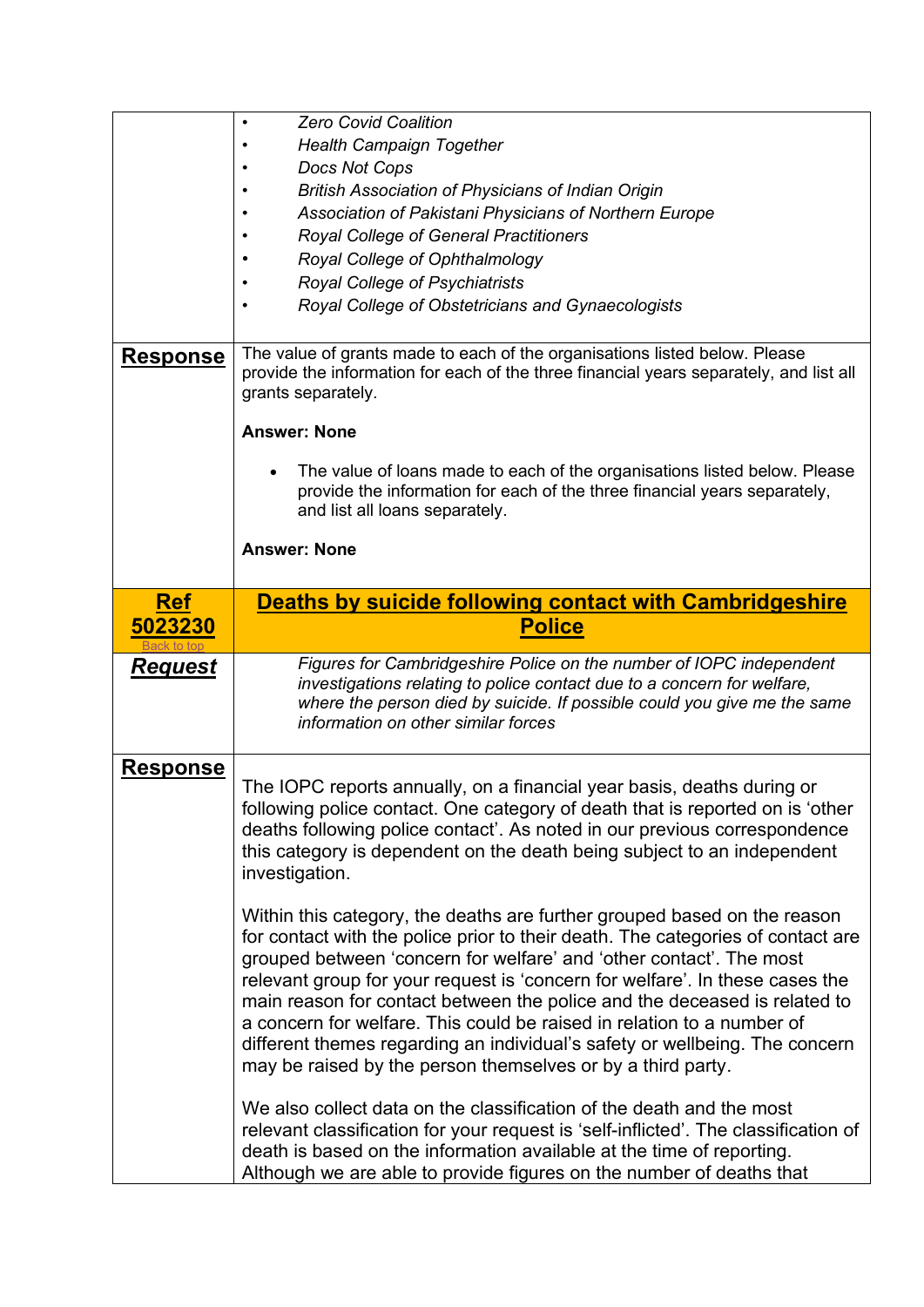<span id="page-2-0"></span>

|                       | appeared to be self-inflicted, whether a death was the result of suicide can<br>only be determined by an inquest.                                                                                                                                                                                                                                                                                                                                                                                                                                                                                                                                                                                    |                                              |                                                                                      |  |
|-----------------------|------------------------------------------------------------------------------------------------------------------------------------------------------------------------------------------------------------------------------------------------------------------------------------------------------------------------------------------------------------------------------------------------------------------------------------------------------------------------------------------------------------------------------------------------------------------------------------------------------------------------------------------------------------------------------------------------------|----------------------------------------------|--------------------------------------------------------------------------------------|--|
|                       | The timeframe reviewed for your request is deaths following police contact<br>that occurred in 2020/21. We have not considered more recent deaths,<br>because the reporting of deaths within this category will be included in our<br>2021/22 report 'Deaths during or following police contact: Statistics for<br>England and Wales 2021/22. These cases are still in the process of being<br>verified and checked.                                                                                                                                                                                                                                                                                 |                                              |                                                                                      |  |
|                       | We have provided figures for Cambridgeshire Constabulary alongside the<br>police forces within Cambridgeshire Constabulary's 'Most Similar Force'<br>(MSF) group. MSF groups are determined by the Home Office. They are<br>groups of police force areas that have been found to be the most similar to<br>each other based on an analysis of demographic, social and economic<br>characteristics relating to crime. MSF groups are designed to help make a<br>fairer comparison between police forces than the average of all forces<br>across England and Wales can sometimes offer. Although caution should<br>still be used in making comparisons between forces, even in the same<br>MSF group. |                                              |                                                                                      |  |
|                       | Table 1 below gives the number of deaths in 2020/21 that were classed as<br>'other deaths following police contact', where the reason for contact fell<br>within the 'concern for welfare group' and were classed as self-inflicted, for<br>Cambridgeshire and the forces within Cambridgeshire's MSF group.<br>Table 1 - Self-inflicted deaths following police contact where reason for contact was<br>'concern for welfare' - 2020/21                                                                                                                                                                                                                                                             |                                              |                                                                                      |  |
|                       |                                                                                                                                                                                                                                                                                                                                                                                                                                                                                                                                                                                                                                                                                                      |                                              |                                                                                      |  |
|                       | <b>Force</b>                                                                                                                                                                                                                                                                                                                                                                                                                                                                                                                                                                                                                                                                                         | <b>Number of deaths</b>                      |                                                                                      |  |
|                       | Cambridgeshire                                                                                                                                                                                                                                                                                                                                                                                                                                                                                                                                                                                                                                                                                       | 1                                            |                                                                                      |  |
|                       | Avon and                                                                                                                                                                                                                                                                                                                                                                                                                                                                                                                                                                                                                                                                                             |                                              |                                                                                      |  |
|                       | Somerset                                                                                                                                                                                                                                                                                                                                                                                                                                                                                                                                                                                                                                                                                             | 1                                            |                                                                                      |  |
|                       | Devon and                                                                                                                                                                                                                                                                                                                                                                                                                                                                                                                                                                                                                                                                                            | 1                                            |                                                                                      |  |
|                       | Cornwall                                                                                                                                                                                                                                                                                                                                                                                                                                                                                                                                                                                                                                                                                             |                                              |                                                                                      |  |
|                       | Gloucestershire<br><b>Staffordshire</b>                                                                                                                                                                                                                                                                                                                                                                                                                                                                                                                                                                                                                                                              | 0<br>0                                       |                                                                                      |  |
|                       | <b>Thames Valley</b>                                                                                                                                                                                                                                                                                                                                                                                                                                                                                                                                                                                                                                                                                 | $2^*$                                        |                                                                                      |  |
|                       | Warwickshire                                                                                                                                                                                                                                                                                                                                                                                                                                                                                                                                                                                                                                                                                         | 0                                            |                                                                                      |  |
|                       | Wiltshire                                                                                                                                                                                                                                                                                                                                                                                                                                                                                                                                                                                                                                                                                            | 0                                            |                                                                                      |  |
|                       |                                                                                                                                                                                                                                                                                                                                                                                                                                                                                                                                                                                                                                                                                                      |                                              | * One death involved officers from both Thames Valley Police and Metropolitan Police |  |
| <b>Ref</b><br>5023312 |                                                                                                                                                                                                                                                                                                                                                                                                                                                                                                                                                                                                                                                                                                      |                                              | <b>Referral following the death of Leon McCaskre</b>                                 |  |
| <u>Request</u>        |                                                                                                                                                                                                                                                                                                                                                                                                                                                                                                                                                                                                                                                                                                      | the death of Leon McCaskre, on January 31st? | Why did the Metropolitan Police refer itself to the IOPC, following                  |  |
| <b>Response</b>       |                                                                                                                                                                                                                                                                                                                                                                                                                                                                                                                                                                                                                                                                                                      |                                              |                                                                                      |  |
|                       |                                                                                                                                                                                                                                                                                                                                                                                                                                                                                                                                                                                                                                                                                                      |                                              | Following an assessment of a mandatory referral from the Metropolitan                |  |
|                       | Police Service, the IOPC decided to independently investigate the contact                                                                                                                                                                                                                                                                                                                                                                                                                                                                                                                                                                                                                            |                                              |                                                                                      |  |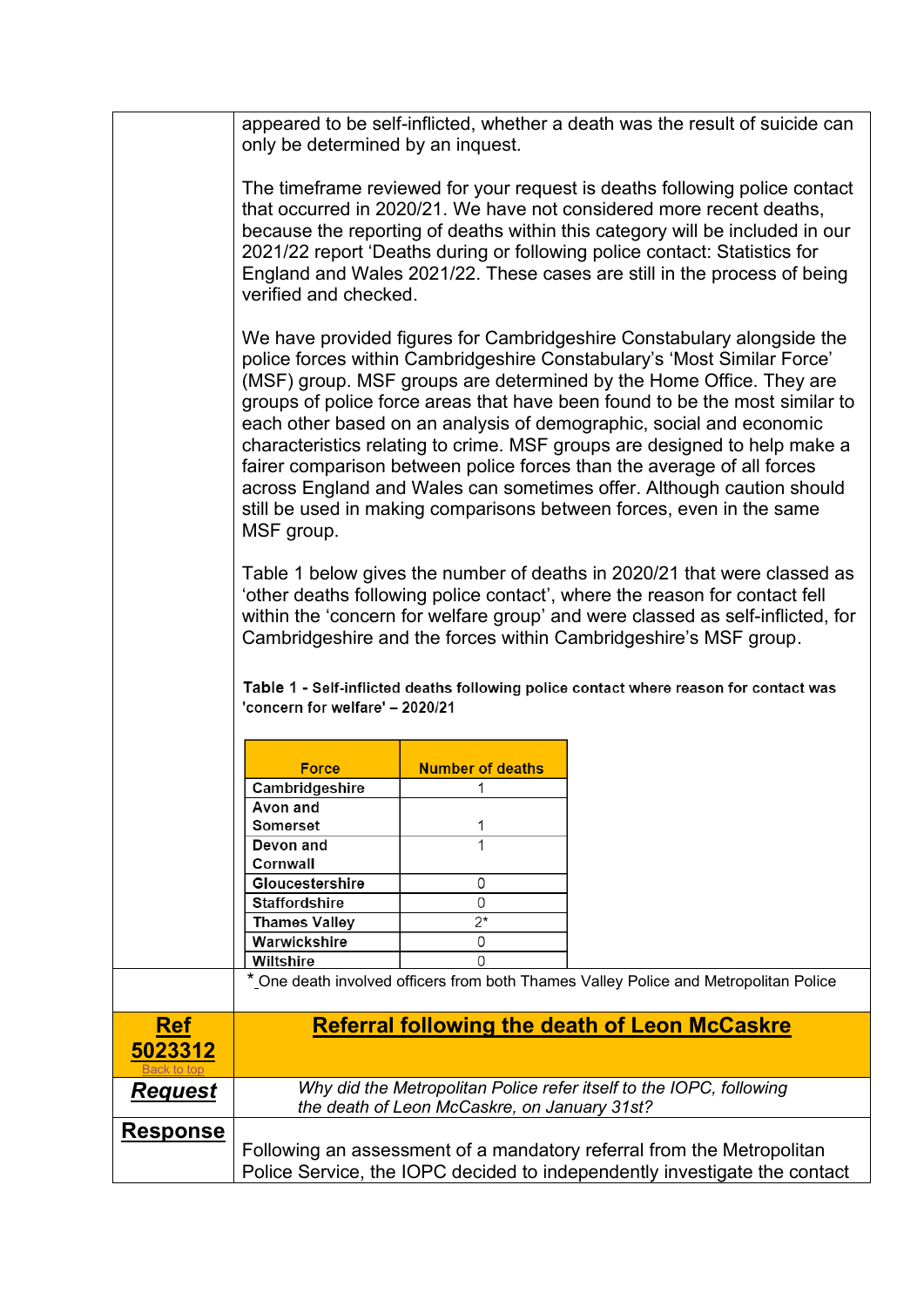<span id="page-3-0"></span>

|                 | they had with Yasmin Chkaifi prior to her tragic death in Maida Vale on<br>Monday 24 January. We will also be looking at the police response<br>following the issue of a warrant for the arrest of Leon McCaskre on 4<br>January.<br>This was a referral of a death or serious injury (DSI) matter, as defined in<br>sub-section 2A of section 12 of the Police Reform Act 2002. Appropriate<br>Authorities must refer all DSI matters to the IOPC. Both Mr McCaskre and<br>Yasmin Chkaifi were named in the referral but we agreed with the MPS<br>that there was no DSI matter relating to him based on the information<br>available at that time.<br>For further information relating to DSI matters, please see our Statutory<br>Guidance.                                  |
|-----------------|---------------------------------------------------------------------------------------------------------------------------------------------------------------------------------------------------------------------------------------------------------------------------------------------------------------------------------------------------------------------------------------------------------------------------------------------------------------------------------------------------------------------------------------------------------------------------------------------------------------------------------------------------------------------------------------------------------------------------------------------------------------------------------|
| <b>Ref</b>      | Referrals regarding sexual misconduct by police officers                                                                                                                                                                                                                                                                                                                                                                                                                                                                                                                                                                                                                                                                                                                        |
| 5023268         |                                                                                                                                                                                                                                                                                                                                                                                                                                                                                                                                                                                                                                                                                                                                                                                 |
| <b>Request</b>  | How many complaints relating to sexual misconduct by police officers in<br>England and Wales have been referred to the IOPC in the last 4 years<br>(from November 2017 to November 2021) and how many have been<br>upheld, broken down by each year?                                                                                                                                                                                                                                                                                                                                                                                                                                                                                                                            |
| <b>Response</b> | The IOPC does not extract data about allegations from the referrals it receives<br>from police. While we record factors on our cases so that we can monitor trends<br>and themes, these do not include a factor relating to sexual misconduct. This<br>means that we could not find referrals relating to this allegation type by automated<br>searches alone.                                                                                                                                                                                                                                                                                                                                                                                                                  |
|                 | We received over 17,000 referrals in the 4 years to 31 October 2021 We have<br>therefore concluded that we are unable to provide the data you require without<br>extensive manual searches of case documentation which would engage the cost<br>limit under section 12 of the FOIA. For the IOPC the cost limit is set by<br>Regulations at £450 or 18 hours work at £25 per hour.                                                                                                                                                                                                                                                                                                                                                                                              |
|                 | We can however direct you to some information that we have published about our<br>work relating to 'abuse of position for a sexual purpose (APSP)', including related<br>referrals received by the IOPC, our mode of investigation decisions on those<br>referrals, and most recently, the outcomes in relation to completed IOPC<br>independent investigations into APSP.                                                                                                                                                                                                                                                                                                                                                                                                      |
|                 | APSP is defined as 'any behaviour by a police officer or police staff member,<br>whether on or off duty, that takes advantage of their position as a member of the<br>police service to misuse their position, authority or powers in order to pursue a<br>sexual or improper emotional relationship with any member of the public'. This<br>includes: committing a sexual act; initiating sexual contact with, or responding to,<br>any perceived sexually motivated behaviour from another person; entering into<br>any communication that could be perceived as sexually motivated or lewd; or for<br>any other sexual purpose. This definition does not encompass all allegations that<br>could fall under the heading of sexual misconduct but may help with your enquiry. |
|                 | We have released some information regarding allegations of sexual misconduct                                                                                                                                                                                                                                                                                                                                                                                                                                                                                                                                                                                                                                                                                                    |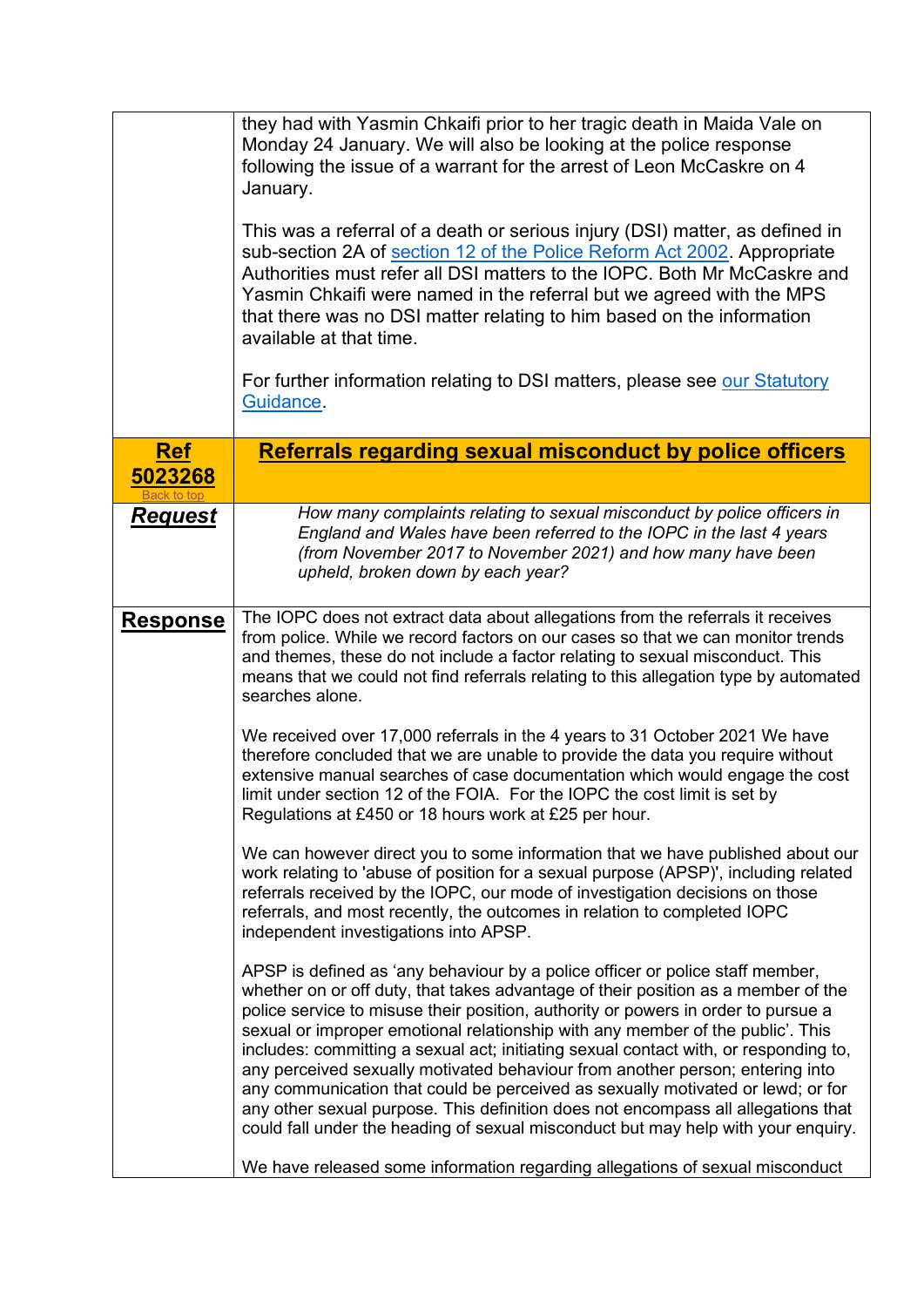<span id="page-4-1"></span><span id="page-4-0"></span>

|                 | against police and referrals regarding abuse of power for sexual purposes in<br>response to FOI requests and our responses can be found in our August 2021<br>disclosure log (see request 1009385) April 2021 Disclosure Log (see requests<br>1009156 and 1009157), and our <b>February 2021</b> Disclosure Log – see request<br>1008904 (Referrals regarding abuse of position for a sexual purpose) and<br>1008915 (Allegations of abuse of position for a sexual purpose).<br>Since providing the responses to these FOI requests, we have done some<br>thematic work regarding outcomes of IOPC independent investigations involving<br>allegations of APSP and this can be found here. Please note that this report does<br>not include the outcomes of other APSP investigations, such as those carried out<br>by police forces, and so does not represent the full extent of sanctions imposed in<br>relation to APSP allegations. |
|-----------------|-------------------------------------------------------------------------------------------------------------------------------------------------------------------------------------------------------------------------------------------------------------------------------------------------------------------------------------------------------------------------------------------------------------------------------------------------------------------------------------------------------------------------------------------------------------------------------------------------------------------------------------------------------------------------------------------------------------------------------------------------------------------------------------------------------------------------------------------------------------------------------------------------------------------------------------------|
| <b>Ref</b>      | <b>Misconduct allegations against PC John Apter Hampshire</b>                                                                                                                                                                                                                                                                                                                                                                                                                                                                                                                                                                                                                                                                                                                                                                                                                                                                             |
| 5023290         | <b>Constabulary</b>                                                                                                                                                                                                                                                                                                                                                                                                                                                                                                                                                                                                                                                                                                                                                                                                                                                                                                                       |
| <b>Request</b>  | Could you tell me;                                                                                                                                                                                                                                                                                                                                                                                                                                                                                                                                                                                                                                                                                                                                                                                                                                                                                                                        |
|                 | i) What criminal and misconduct allegations have been made against PC<br>John Apter from Hampshire Constabulary?                                                                                                                                                                                                                                                                                                                                                                                                                                                                                                                                                                                                                                                                                                                                                                                                                          |
|                 | ii) The current status of the criminal investigation and/or any misconduct<br>investigation?                                                                                                                                                                                                                                                                                                                                                                                                                                                                                                                                                                                                                                                                                                                                                                                                                                              |
|                 | You should be aware that I was informed in writing by Hampshire Constabulary<br>on 26th January that; "Hampshire Constabulary does not hold any informationas<br>IOPC are conducting this investigation"                                                                                                                                                                                                                                                                                                                                                                                                                                                                                                                                                                                                                                                                                                                                  |
| <b>Response</b> | We have given a statement to the media in relation to the allegations relating to<br>this investigation which can be found here: https://www.theguardian.com/uk-<br>news/2021/dec/21/head-of-police-association-suspended-over-sexual-touching-<br>allegations<br>We can confirm that the investigation is open and ongoing.                                                                                                                                                                                                                                                                                                                                                                                                                                                                                                                                                                                                              |
|                 |                                                                                                                                                                                                                                                                                                                                                                                                                                                                                                                                                                                                                                                                                                                                                                                                                                                                                                                                           |
| <b>Ref</b>      | <b>Officers from Forest Gate police stations involved in</b>                                                                                                                                                                                                                                                                                                                                                                                                                                                                                                                                                                                                                                                                                                                                                                                                                                                                              |
| 5023310         | <b>WhatsApp messages</b>                                                                                                                                                                                                                                                                                                                                                                                                                                                                                                                                                                                                                                                                                                                                                                                                                                                                                                                  |
| <u>Request</u>  | This is a freedom of information request regarding police officers being<br>investigated and have been found to be a part of recent misconduct at<br>Forest Gate police station regarding the case of Bibaa Henry and Nicole<br>Smallman. I would like to know the names and rank of all police officers<br>who were involved specifically in the WhatsApp group "A team", active<br>participants or not.                                                                                                                                                                                                                                                                                                                                                                                                                                                                                                                                 |
| <u>Response</u> | We have decided that we are unable to release this information to you by<br>virtue of an exemption provided at section 40(2) of the FOIA which relates<br>to personal data. As disclosure would be neither fair nor lawful, we have<br>concluded that compliance with your request would breach the data                                                                                                                                                                                                                                                                                                                                                                                                                                                                                                                                                                                                                                  |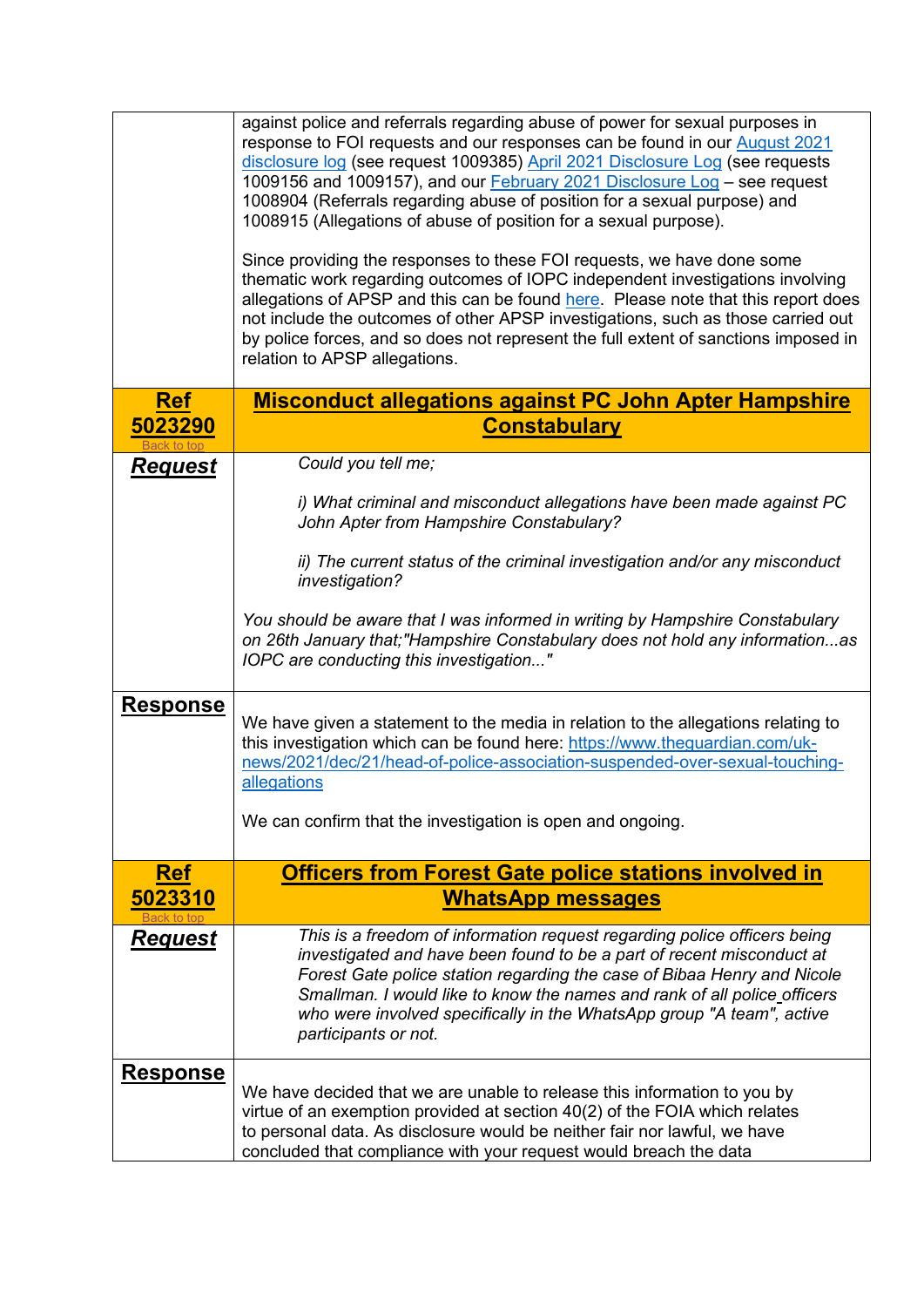<span id="page-5-0"></span>

|                 | protection principles and this means that the exemption at section 40(2) of<br>the FOIA applies.                                                                                                                                                                                                                                                                                                                                                                                                            |  |  |
|-----------------|-------------------------------------------------------------------------------------------------------------------------------------------------------------------------------------------------------------------------------------------------------------------------------------------------------------------------------------------------------------------------------------------------------------------------------------------------------------------------------------------------------------|--|--|
|                 | We have published the findings of our investigation in which we named<br>two officers who faced criminal charges in line with our <b>Policy on naming of</b><br>police officers and police staff, which balances the legitimate public<br>interest with the rights to privacy of individuals.                                                                                                                                                                                                               |  |  |
| <b>Ref</b>      | <b>IOPC Workforce criminal and disciplinary background</b>                                                                                                                                                                                                                                                                                                                                                                                                                                                  |  |  |
| 5023297         |                                                                                                                                                                                                                                                                                                                                                                                                                                                                                                             |  |  |
| <u>Request</u>  | I am requesting information for the following:                                                                                                                                                                                                                                                                                                                                                                                                                                                              |  |  |
|                 | How many IOPC staff have criminal records?<br>٠                                                                                                                                                                                                                                                                                                                                                                                                                                                             |  |  |
|                 | The nature of those records?                                                                                                                                                                                                                                                                                                                                                                                                                                                                                |  |  |
|                 | How many have police cautions?<br>٠                                                                                                                                                                                                                                                                                                                                                                                                                                                                         |  |  |
|                 | How many have motoring offences?                                                                                                                                                                                                                                                                                                                                                                                                                                                                            |  |  |
|                 | How many have driving bans?                                                                                                                                                                                                                                                                                                                                                                                                                                                                                 |  |  |
|                 | How many have been dismissed because of their offences?<br>٠                                                                                                                                                                                                                                                                                                                                                                                                                                                |  |  |
|                 | How many have been disciplined for computer abuse/misuse<br>but kept their jobs?                                                                                                                                                                                                                                                                                                                                                                                                                            |  |  |
|                 | How many have been dismissed for computer<br>٠<br>abuse/misuse?                                                                                                                                                                                                                                                                                                                                                                                                                                             |  |  |
|                 | How many have been disciplined for mobile phone misuse,<br>$\bullet$<br>impropriate messages and or photos?                                                                                                                                                                                                                                                                                                                                                                                                 |  |  |
|                 | How many have been disciplined for sexual misconduct?                                                                                                                                                                                                                                                                                                                                                                                                                                                       |  |  |
|                 | How many have been dismissed for sexual misconduct?                                                                                                                                                                                                                                                                                                                                                                                                                                                         |  |  |
|                 | How many have been disciplined for neglect?                                                                                                                                                                                                                                                                                                                                                                                                                                                                 |  |  |
|                 | How many have been dismissed for neglect?<br>٠                                                                                                                                                                                                                                                                                                                                                                                                                                                              |  |  |
|                 | Please note I am not requesting personal data or any individuals.                                                                                                                                                                                                                                                                                                                                                                                                                                           |  |  |
| <u>Response</u> | The first five questions seek the number of our employees who have been<br>convicted of criminal offences and the nature of these offences.                                                                                                                                                                                                                                                                                                                                                                 |  |  |
|                 | The IOPC does not hold this information. This is because we obtain and record<br>information about criminal records only to the extent that this is justified by the<br>particular role. In accordance with the Rehabilitation of Offenders Act 1974<br>(ROA) and the Rehabilitation of Offenders Act (Exceptions) Order 1975, 'spent'<br>convictions or cautions do not need to be disclosed by the person applying for the<br>job but certain spent, as well as unspent, convictions and cautions must be |  |  |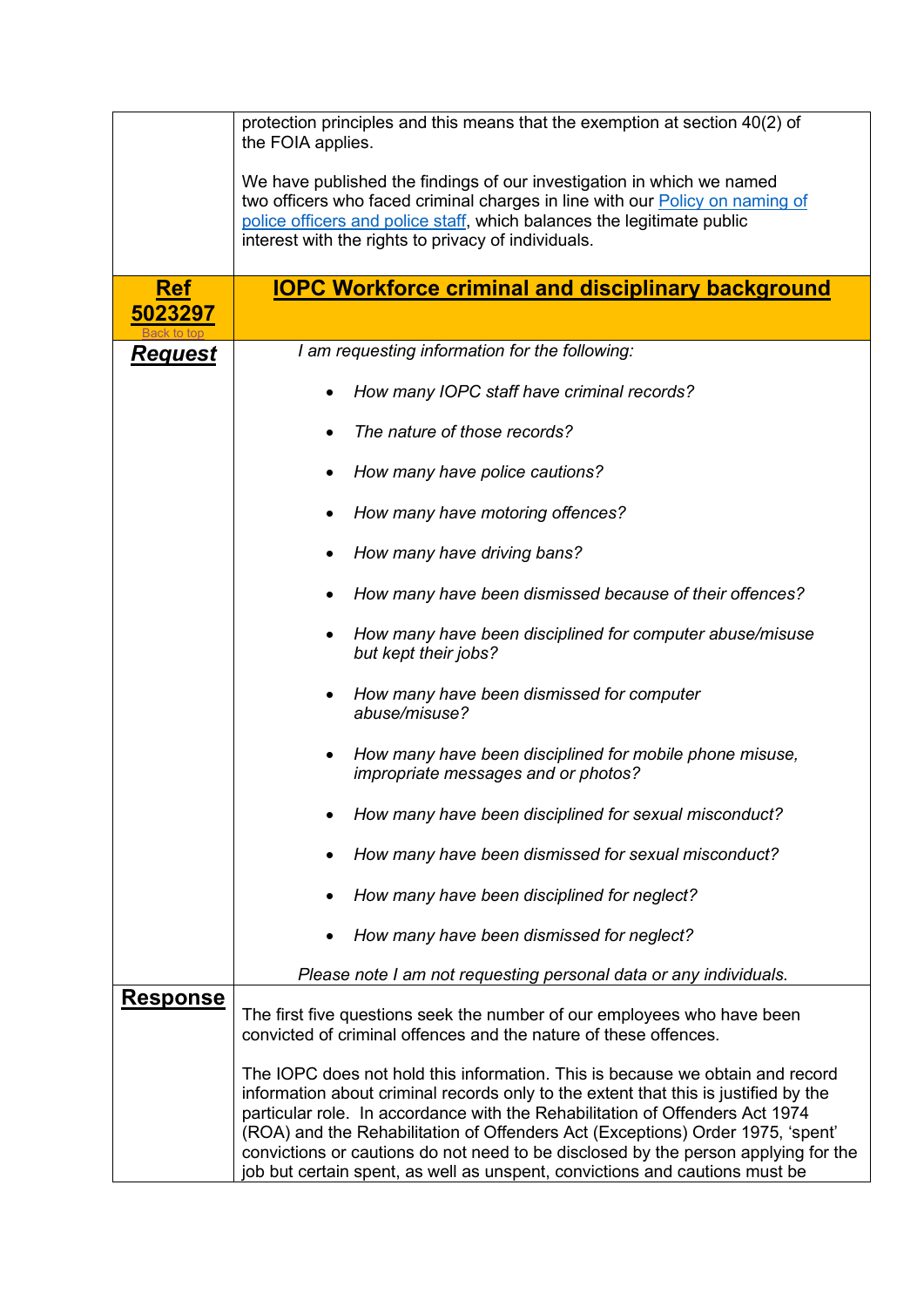<span id="page-6-0"></span>

|                 | disclosed by the person when applying for 'exempt' posts, activities and<br>occupations.                                                                                                                                                                                                                                                                                                                                                                                                                                                             |  |  |
|-----------------|------------------------------------------------------------------------------------------------------------------------------------------------------------------------------------------------------------------------------------------------------------------------------------------------------------------------------------------------------------------------------------------------------------------------------------------------------------------------------------------------------------------------------------------------------|--|--|
|                 | Some persons applying for jobs at the IOPC may be subject to a check of all or<br>some of their criminal history with the Disclosure & Barring Service (DBS).<br>Whether such a check will be carried out will be decided in reference to our role<br>assessment criteria, which apply the provisions of the ROA Order relating to<br>exempt occupations.                                                                                                                                                                                            |  |  |
|                 | Therefore we do not hold a comprehensive account of the criminal history of staff<br>as this is not permitted by legislation.                                                                                                                                                                                                                                                                                                                                                                                                                        |  |  |
|                 | Your remaining questions relate to formal disciplinary action taken by the IOPC<br>against its staff. As this includes requests relating to persons who have been<br>dismissed, it appears that you are not seeking information relating only to our<br>current staff complement. We note that you have not specified any particular<br>period for which you require this data. However, we have checked our records<br>since 1 April 2021 and can confirm that in relation to this period the answer to<br>each of these eight questions is 'none'. |  |  |
|                 | The work involved in collecting this data for a more extensive period would be<br>very likely to exceed the cost limit under section 12 of the FOIA with the result that<br>we would not be obliged to provide it.                                                                                                                                                                                                                                                                                                                                   |  |  |
| <b>Ref</b>      | <b>Office attendance</b>                                                                                                                                                                                                                                                                                                                                                                                                                                                                                                                             |  |  |
| 5023305         |                                                                                                                                                                                                                                                                                                                                                                                                                                                                                                                                                      |  |  |
| <b>Request</b>  | Under the Freedom of Information Act 2000, please provide me                                                                                                                                                                                                                                                                                                                                                                                                                                                                                         |  |  |
|                 | with full answers to the following questions:                                                                                                                                                                                                                                                                                                                                                                                                                                                                                                        |  |  |
|                 |                                                                                                                                                                                                                                                                                                                                                                                                                                                                                                                                                      |  |  |
|                 | 1. How many people, including full-time, part-time and temporary<br>employees, are currently recorded as being based at your main                                                                                                                                                                                                                                                                                                                                                                                                                    |  |  |
|                 | office, either by having a desk or a security pass or any other                                                                                                                                                                                                                                                                                                                                                                                                                                                                                      |  |  |
|                 | metric that you use?                                                                                                                                                                                                                                                                                                                                                                                                                                                                                                                                 |  |  |
|                 |                                                                                                                                                                                                                                                                                                                                                                                                                                                                                                                                                      |  |  |
|                 | 2. Of these, how many were recorded as having entered the                                                                                                                                                                                                                                                                                                                                                                                                                                                                                            |  |  |
|                 | building on the following days:                                                                                                                                                                                                                                                                                                                                                                                                                                                                                                                      |  |  |
|                 | a. Monday 6th September 2021                                                                                                                                                                                                                                                                                                                                                                                                                                                                                                                         |  |  |
|                 | b. Monday 13th December 2021                                                                                                                                                                                                                                                                                                                                                                                                                                                                                                                         |  |  |
|                 | c. Monday 24th January 2022                                                                                                                                                                                                                                                                                                                                                                                                                                                                                                                          |  |  |
| <b>Response</b> | For the purposes of this request we have considered our 'main office' to be our<br>registered office in Sale, Manchester. There are 234 FTE staff recorded as being<br>based at this office.                                                                                                                                                                                                                                                                                                                                                         |  |  |
|                 |                                                                                                                                                                                                                                                                                                                                                                                                                                                                                                                                                      |  |  |
|                 | 2. Of these, how many were recorded as having entered the building on<br>the following days:                                                                                                                                                                                                                                                                                                                                                                                                                                                         |  |  |